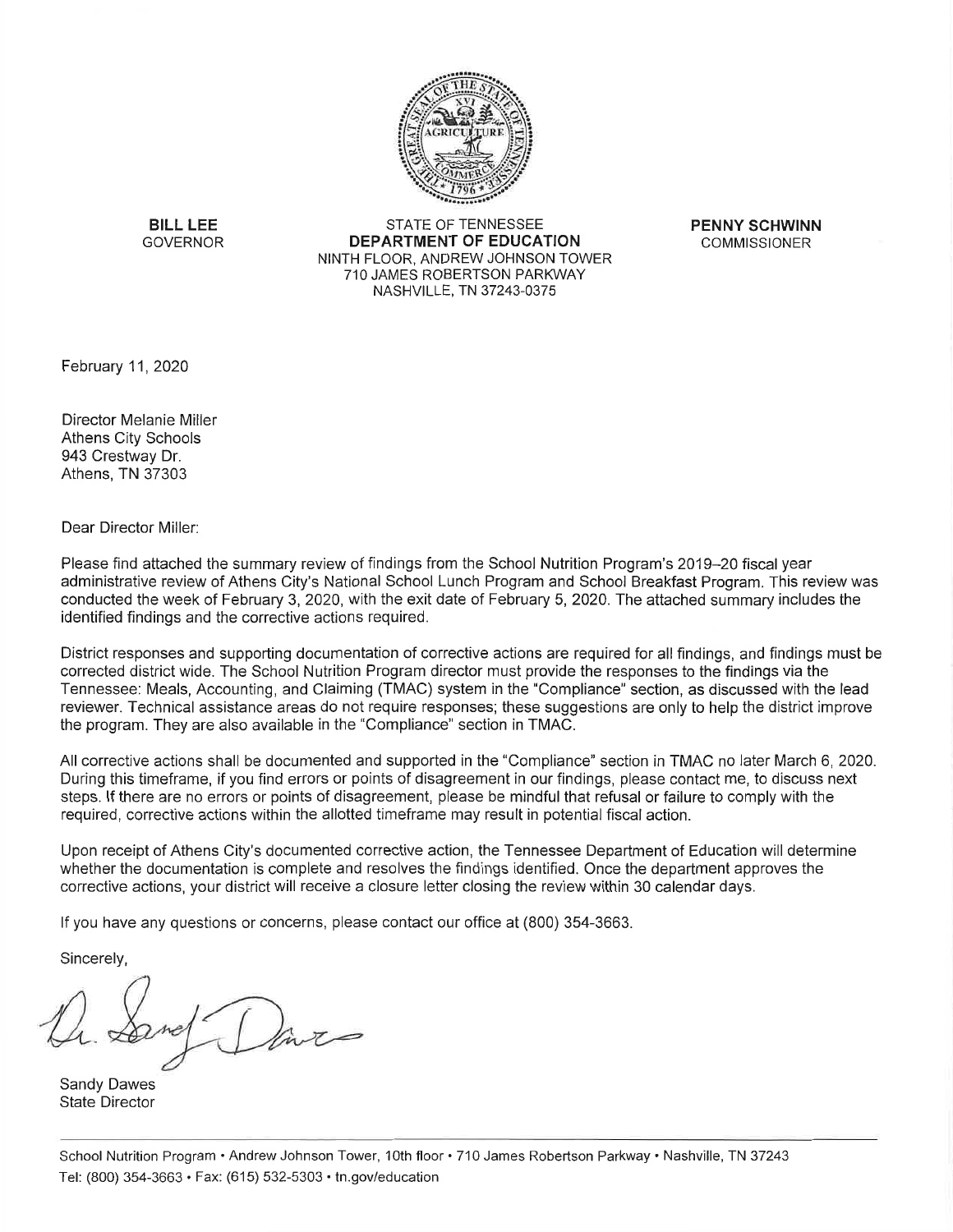

## **Athens City (541)**

**Review ID: 1849**

## **Exit Conference Date: 2/5/2020**

**Review Year:** 2019-2020

**Month of Review:** December

**Lead Reviewer:** Randa Meade

|  | Area | <b>Findings ID</b> | <b>Finding Description</b> | <b>Required Corrective Action</b> |
|--|------|--------------------|----------------------------|-----------------------------------|
|--|------|--------------------|----------------------------|-----------------------------------|

## **SFA - Level Findings**

| 800 - Civil<br><b>Rights</b>                 | $V - 0800$ | Although training was conducted for civil<br>rights, there was not sufficient evidence to<br>support that all required topics were<br>covered.                                          | Retrain all required civil rights topic; upload detailed agenda and<br>sign in sheet following training.                                    |
|----------------------------------------------|------------|-----------------------------------------------------------------------------------------------------------------------------------------------------------------------------------------|---------------------------------------------------------------------------------------------------------------------------------------------|
| 800 - Civil<br><b>Rights</b>                 | $V - 0800$ | Notification of the lunch and breakfast<br>program in the system-wide newsletter or<br>how to use the School Cafe System did not<br>include in the appropriate USDA short<br>statement. | Update all program materials to include the appropriate USDA<br>statements.                                                                 |
| 1000 - Local<br>School<br>Wellness<br>Policy | $V-1000$   | The wellness policy did not include<br>language regarding food and beverage<br>marketing in schools.                                                                                    | Update the wellness policy to include all required components,<br>including food and beverage marketing. Upload updated<br>wellness policy. |

## **Site - Level Findings: Athens City Middle School (0005)**

| 400 - Meal<br>Components<br>and<br>Quantities -<br><b>Breakfast</b> | $V - 0400$ | Grab and go breakfasts included only juice<br>on all but two days of the review month,<br>December, therefore exceeding the<br>requirement that no more than 50% of fruit<br>offered at breakfast can be in the form of<br>juice.                                                                                                                           | Adjust menu for grab and go breakfasts to ensure that not 50%<br>of fruit available is in the form of juice. Upload updated menu.                                                                            |
|---------------------------------------------------------------------|------------|-------------------------------------------------------------------------------------------------------------------------------------------------------------------------------------------------------------------------------------------------------------------------------------------------------------------------------------------------------------|--------------------------------------------------------------------------------------------------------------------------------------------------------------------------------------------------------------|
| 400 - Meal<br>Components<br>and<br>Quantities -<br><b>Breakfast</b> | $V - 0400$ | 50 grab and go breakfasts are prepared<br>each day. The prepped bag contains 4 oz.<br>juice plus two other items. An additional<br>choice of milk is available. No additional<br>fruit is available for the grab and go<br>breakfasts. 433 grab and go breakfasts<br>were served during the review period that<br>did not contain access to 1 cup of fruit. | Ensure that all servings contain all components in minimum<br>required daily amounts. Offer an additional fruit option with grab<br>and go breakfasts so that all children have access to 1 cup of<br>fruit. |
| 1400 - Food<br>Safety                                               | $V-1400$   | Items were not date marked or labeled<br>when removed from cardboard packaging<br>in the freezer.                                                                                                                                                                                                                                                           | Retrain all staff on storage SOP, especially how to store items<br>when removed from original packaging.                                                                                                     |
| 400 - Meal<br>Components                                            | $V-0400$   | 50 Grab and go meals were prepared for                                                                                                                                                                                                                                                                                                                      | Ensure that all points of service have access to all components<br>students; the meal consisted of 4 oz orange in required amounts. Either add an option of whole fruit in                                   |